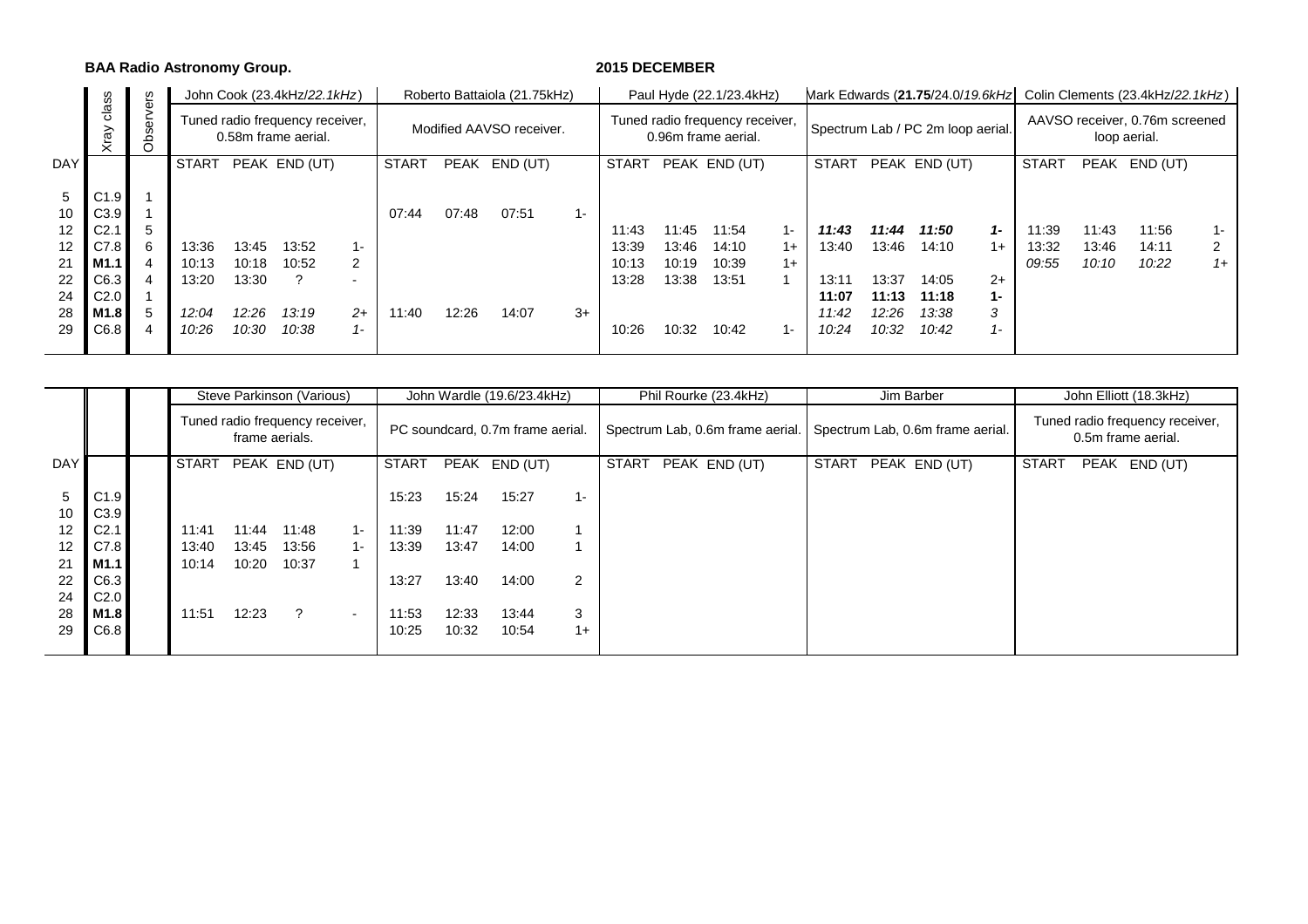## **VLF flare activity 2005/15.**

 $\blacksquare$  C  $\blacksquare$  M  $\blacksquare$   $\blacksquare$  X  $\blacksquare$  Relative sunspot number

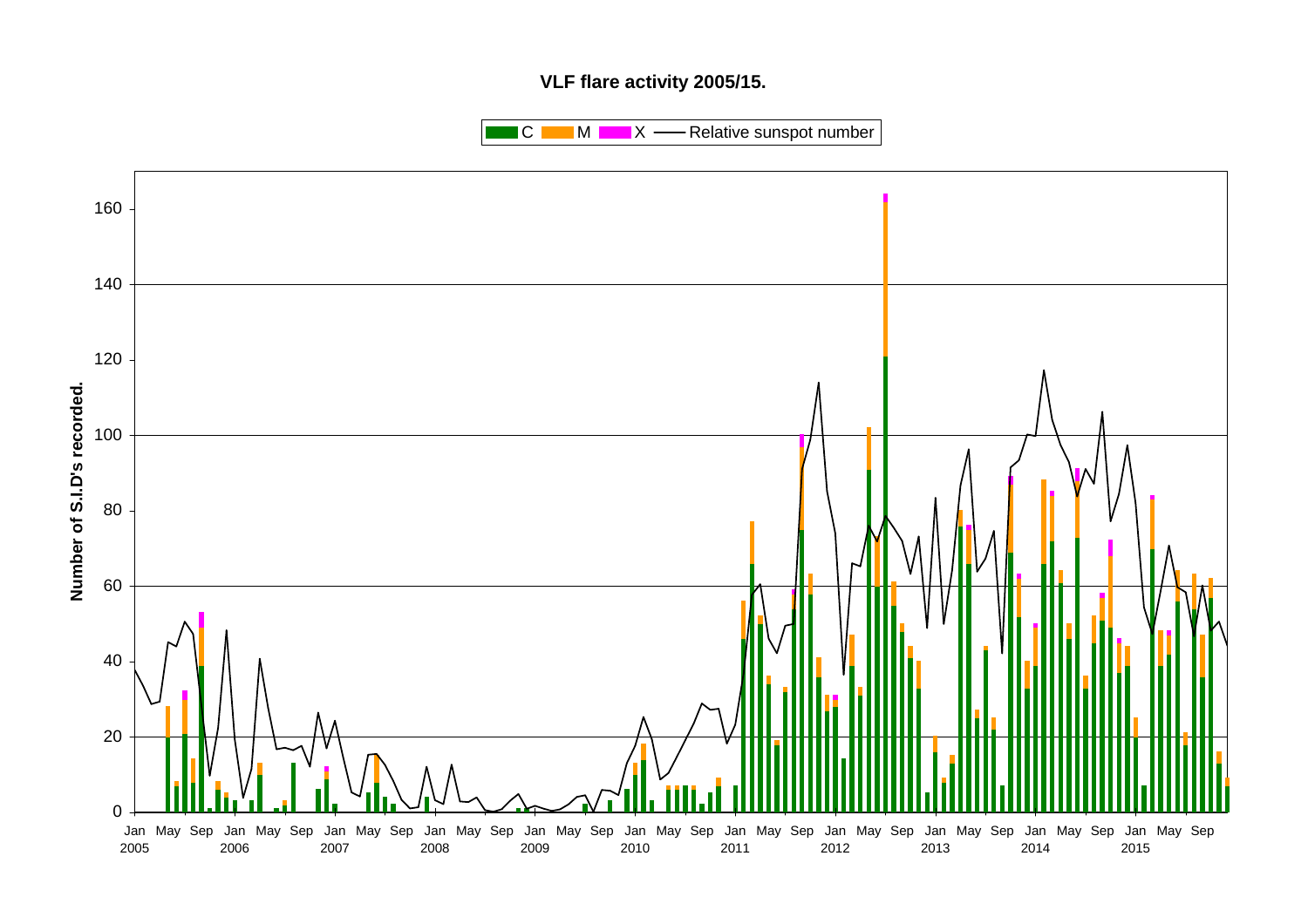### BAA Radio Astronomy Group. 2015 DECEMBER.

Although the activity chart for December shows just 9 flares recorded as SIDs, this figure is not a true indication of actual solar activity. The short day length significantly reduces our observing period (like nighttime visual observing in the summer!), and when active regions repeatedly produce their most energetic flares close to midnight, we are at a distinct disadvantage. Looking at the GOES X-ray record reveals 16 strong flares during the night-time, plus many more smaller events. I have in the past included corrections for the day length and solar altitude, but these cannot account for regions that are simply more active during our nighttime.

There were no X-class flares in the GOES data, the most energetic event being an M4.7 flare peaking at 00:40UT on the 23rd.



A major feature this month has been ionospheric instability, with some intense noise and oscillations present on recordings. This chart from the 17th by Colin Clements illustrates the effect:

The GOES X-ray flux shows a small C1.7 flare at 12:35UT that has been completely lost in the noise.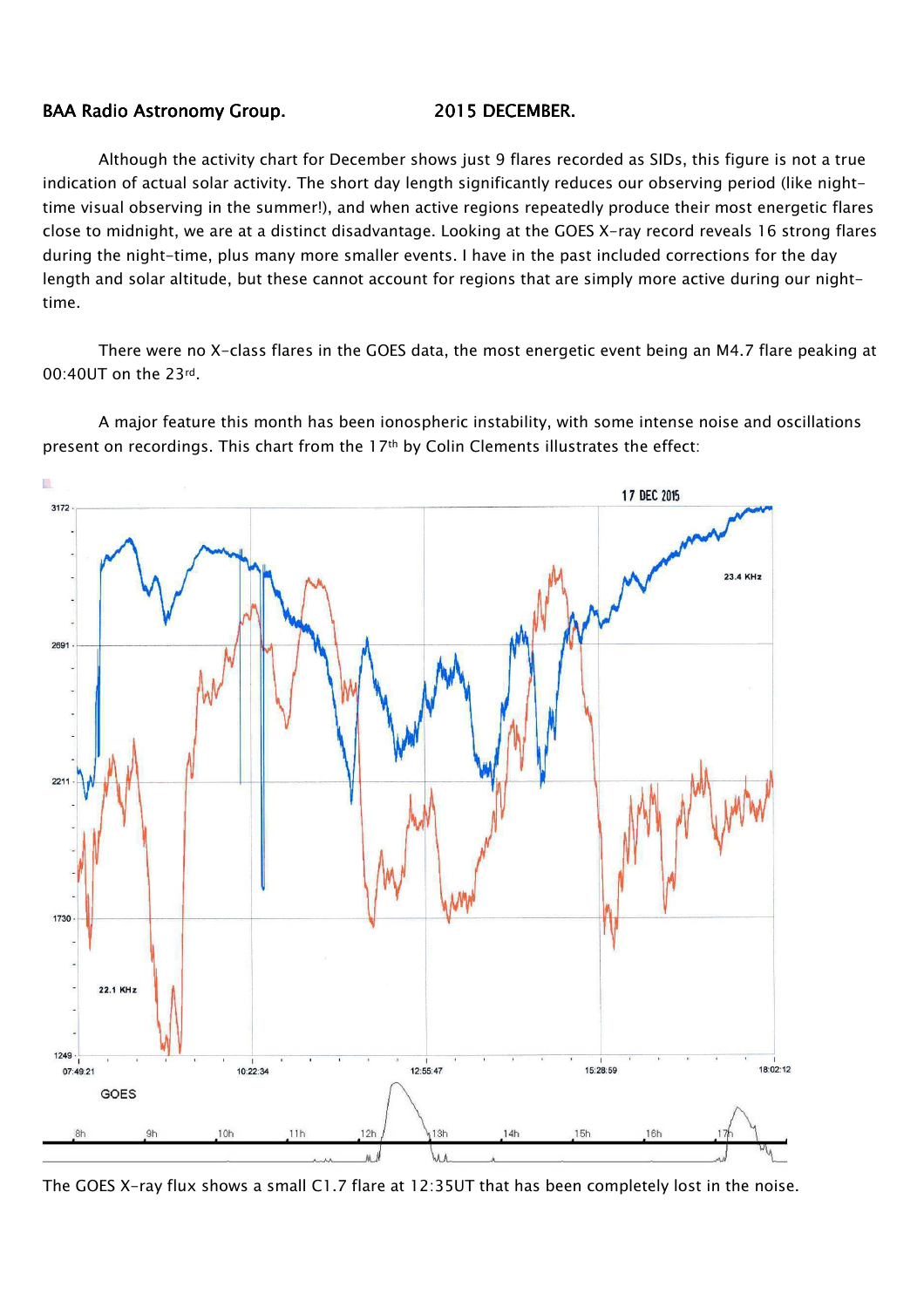

This chart by Mark Edwards shows a more organised oscillation on the 24<sup>th</sup>, with a period of about 5 minutes. There was a C2.0 flare at 11:02, again lost in the noise. This instability often occurs through winter with the sun very low in the daytime sky.

# MAGNETIC OBSERVATIONS.

The last day of the year provided some interesting magnetic activity, with a strong SSC recorded at about 00:50 UT by Roger Blackwell, the sharp spike in Bx (blue) is very clear:

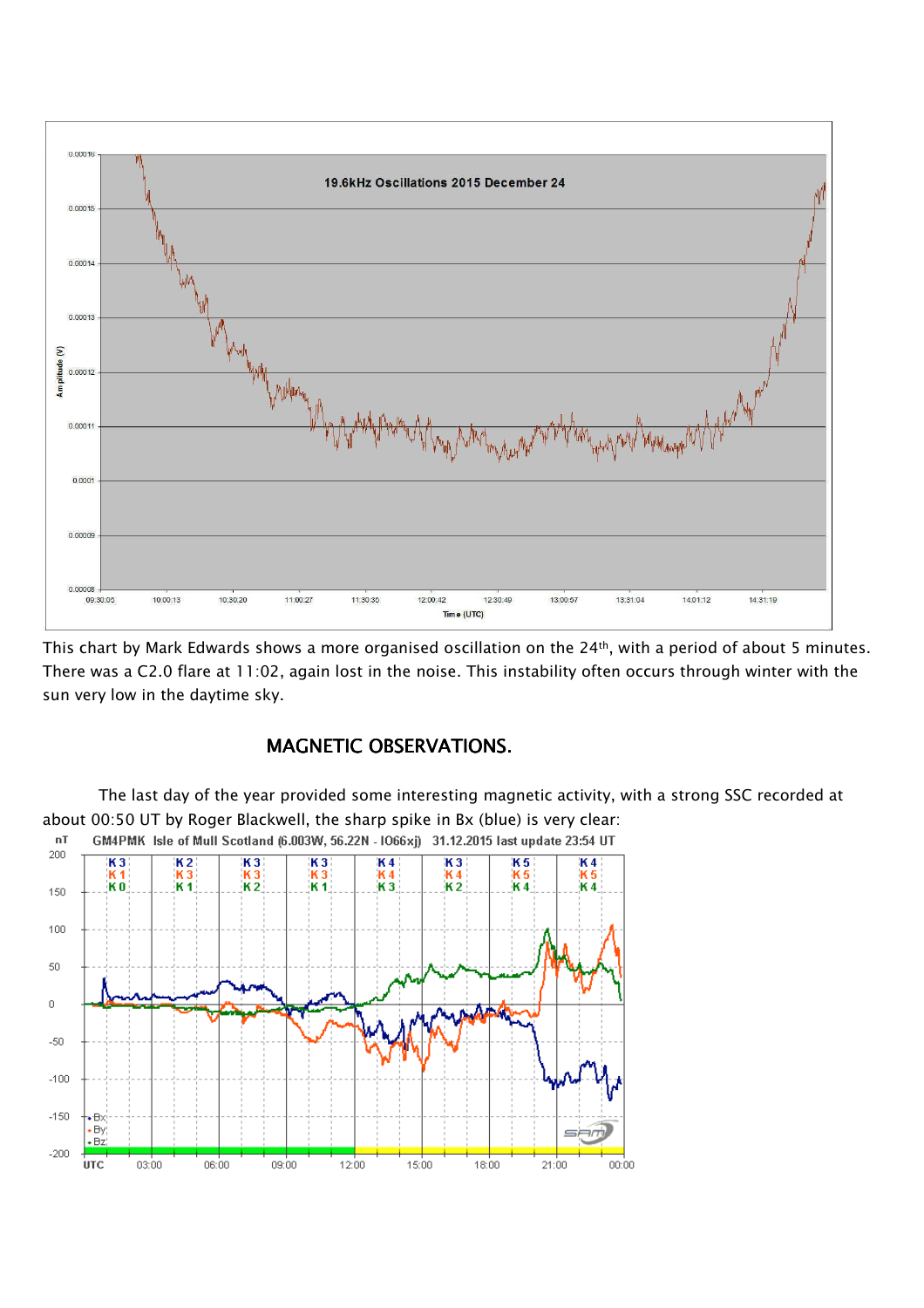The main disturbance began around 12 to 12:30UT, and continued into the New Year with some excellent auroral displays in Scotland. Mark Edwards recorded some effects at 24kHz at the same time:



While there are some strong oscillations at 22.1 and 19.6kHz, 24kHz (dark blue) shows a well defined jump at 12:30, peaking at 12:52UT. The source of the SSC was a CME associated with the M1.8 flare recorded at 12:26 on the 28th. Our timings give a transit time of 60 hours 24 minutes for the CME.



Note the change in vertical scale between the two days in Roger's recording. Although we do not have a SID recorded for the flare, the magnetic recording is quite dramatic. The disturbance lasted until 09UT on the 21<sup>st</sup>. Aurorae were widely seen in Scandinavia.

Magnetic observations received from Colin Clements, Roger Blackwell, Gonzalo Vargas and John Cook.